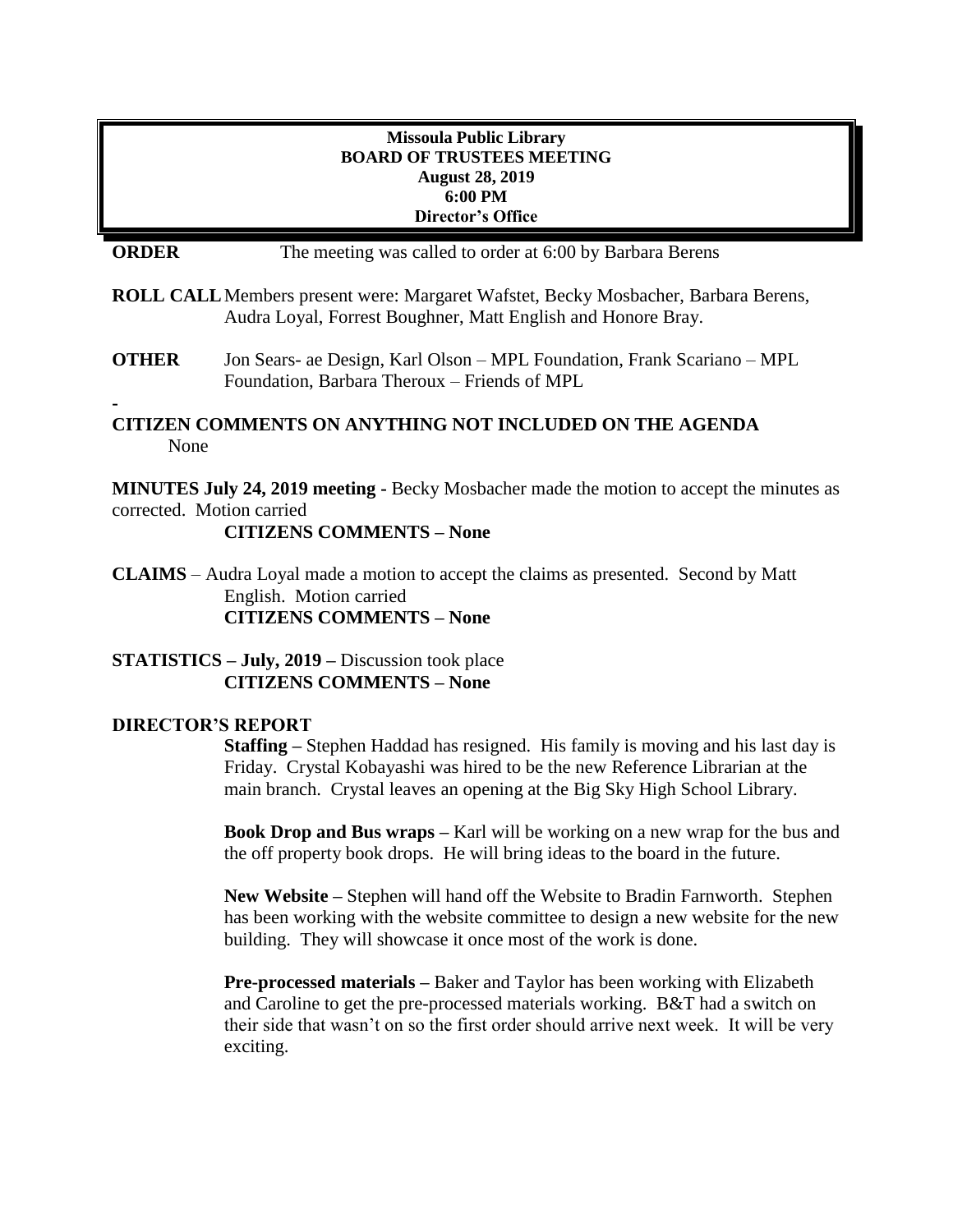**Builder's Risk Insurance –** DAC had water damage from the Sunday, storm a couple weeks ago. The barricade on the roof over the staircase was damaged from the wind and the water came down the stairs onto the first floor where a great amount of work was complete. Equipment, sheetrock, and wiring was damaged and needs to be replaced. A claim has been filed with Risks and Benefits.

**Director's Salary Increase –** The County Commissioners have granted all nonunion employees a 2.5% increase in salary. Honore would like to request the Trustees consider the same increase for her. It will be on the September agenda.

**Calgary –** Karl and Kevin presented at a Fund Raising for Libraries Conference in Calgary at the new Library. They have been in their building about 9 months and they have moved to a desk less library; which is the service model we will be moving to in the new library. Karl thought it would be a great idea if we could visit. Honore has not been able to reach the person we worked with in Minneapolis so 9 staff and one Trustee will travel to Calgary on September 23-25, to tour and visit with Library Staff. They will match MPL staff with a person from their staff that does the same job so MPL staff can learn and ask questions about the model and how it has developed in the Calgary Library. When staff return to MPL they will plan the November Staff Training Day.

### **November 1 Staff Training Day – The Library will be closed**

**NWE Pull Can –** The power source at the new building was connected in the middle of a sidewalk on the East end of the building. Steve Miller from DAC, Mac Bloom from the County Attorney's Office, and Honore Bray, Library Director, met with two representatives from NWE to discuss the bill for over 10K to begin the work on moving the can. The Library should find out if lowering the bill is possible.

**Trapper Peak –** The quarterly income from the Coffee Shop was received and deposited.

**Inez Storer –** Inez donated an art piece to MPL when the bond issue passed for the new building project. This week we received a great picture of the piece and got a few questions answered. It is a 20X40 piece called "The World". Susie Estep and other friends of Inez are donating the money to ship the work, and have it installed.

**Shelving package –** The shelving committee met the past week to go through the shelving bid shelf by shelf. The package is ready to go out to bid. The furniture package is the next package that will need to be vetted before it goes out to bid.

**Revolutionary Words Series –** This is a dynamic series of programs to explore profound questions of American Identity and history. Topics for great community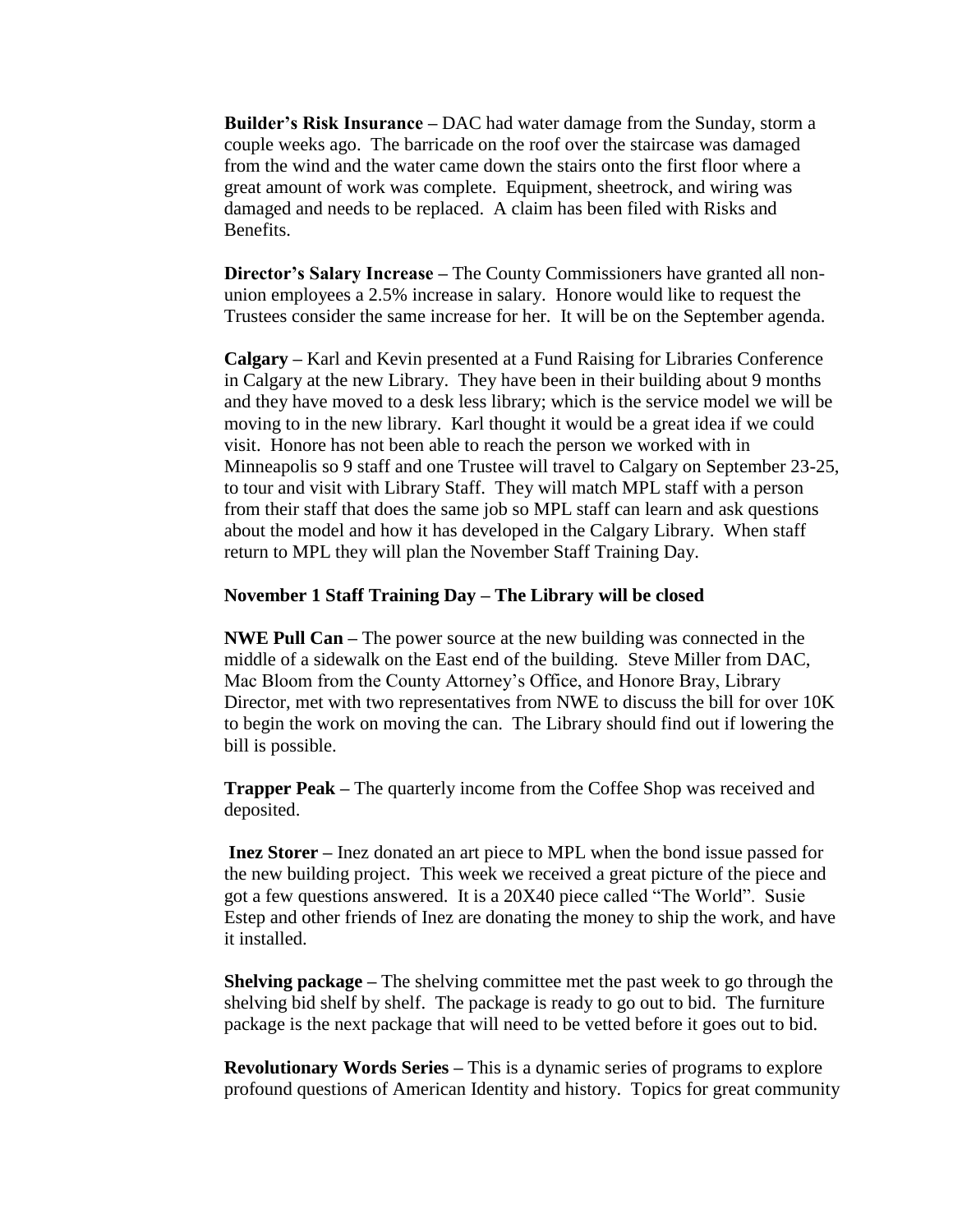engagement. A great deal of time and energy has gone into getting the presenters for the program and a grant for \$1000 Gilder Lehrman Institute of American History, the American Library Association, and the National Endowment for Humanities. The Library received readers from the GLIA with many documents from the Founding Fathers. These are also downloadable at [www.foundingera.org.](http://www.foundingera.org/)

#### **Unfinished Business**

**Building Project**- Jon Sears report – Windows on first floor are being installed. The carrier panels for the shark fin siding are in the process of being installed and the siding will begin installation next week.

HVAC and access floor is installed on the first floor and partially installed on second. In four weeks the roof should be complete on the third and fourth floors. Everything is moving forward with the building and the site work is being completed at the same time.

There is a Change Order for the board to give permission to move it forward. **Water Tap Fee -** The city does not refund the water tap fee any longer so this fee was not in original costs because previously the city would return the fee once the work was done. The fee is \$2630.41 from Owners Contingency

**Fall Arrest System –** This was overlooked in the original bid from the roofer. By DAC doing the work about \$10k was saved. \$35,062.49 will be taken from the Contractors Contingency.

**Low Voltage Modifications** - After the review of AV scope minor clarifications were made to the drawings. \$1,389.75 will be taken from Contractors Contingency.

**Opening Day Collection** – This fund will fluctuate at this time. An estimated \$400k is in the fund at this time. This will be funded from the Partner's estimated furniture fund.

Chair, Barbara Berens signed the Change Order document with consent from the Trustees. All funds were within the original budget.

**Citizen Comments:** Frank Scariano questioned why the change order funds are coming from Builders Contingency rather than DAC just paying for the items that were overlooked. Joh Sears explained that once the Contingency is gone DAC will be absorbing the costs that would have gone to contingency. This was an agreement DAC made to get the budget to balance at the beginning of the project.

For more progress follow the link below. <https://www.missoulapubliclibrary.org/grow/>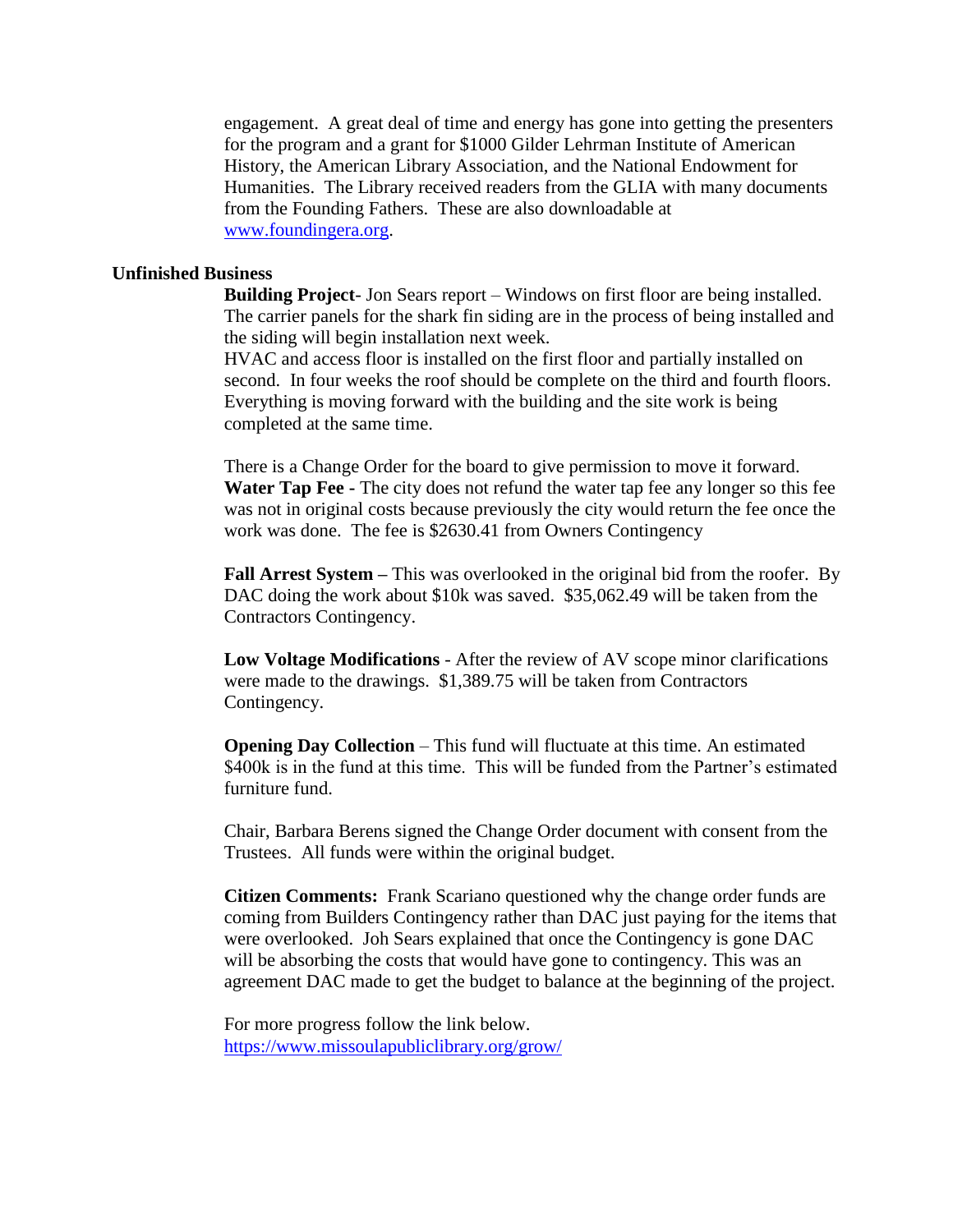**Frank Scariano –** talked about the Building Budget which shows funds from the Bond Issue, regular library contribution, and the Foundations contribution from the Capital Campaign.

**Karl Olson –** presented the Capital Campaign budget and explained they still have about \$500K to go if there are no other expenses that arise. The Foundation will do another Hard Hat Tour of the property on September 25, 2019.

**Opening Day Collection –** The opening day collection budget is not stable at this time. Ideas of how to raise funds for that collection were discussed. One question that was directed to the Library Director was "Could some of the funds from the FY20 budget could be deferred to the ODC"? Honore explained that all new materials purchased in a year are from the current materials budget. Even though the library is weeding to get ready for the move we cannot discontinue purchase of new materials for the next several months because the users expect new materials on a daily basis. Other ideas will continue to be thought of.

**Final County Budget -** The County has not passed the final budget as of today so this discussion is tabled till the next meeting.

**Grand Opening Committee -** There are 15 names on the committee at this time. Honore will get Barbara the contact information and she will invite them to a meeting toward the end of September.

#### **OTHER OLD BUSINESS:**

#### **NEW BUSINESS**

#### **Policy Review –** First reading adjust existing policy

**Public Participation Policy –** First paragraph will read: The Missoula Public Library Board welcomes public input at its meeting. Each agenda item (unless specified otherwise) will be open for public input at the end of the Trustees discussion. At the beginning of the meeting there will be public comment time for any items not on the agenda. **(Reason for change is to make policy in compliance with the agenda).** 

**Library cards –** In the event that a caregiver asks to obtain a card for a child: A caregiver may receive a library card with temporary status until the legal guardian can bring the child to the library with the yellow proof of address card. At this time the child's card will be updated to full status. The child must be present to obtain either a temporary card and to update the card to full status. (**The reason this addition is being made to the policy is to accommodate nannies, grandparents, and caregivers who bring children to the library while caring for them.)**

**Patron Behavior** – If a user threatens staff or others with an object or a weapon the police will be called and the user will receive a one (1) year trespass.